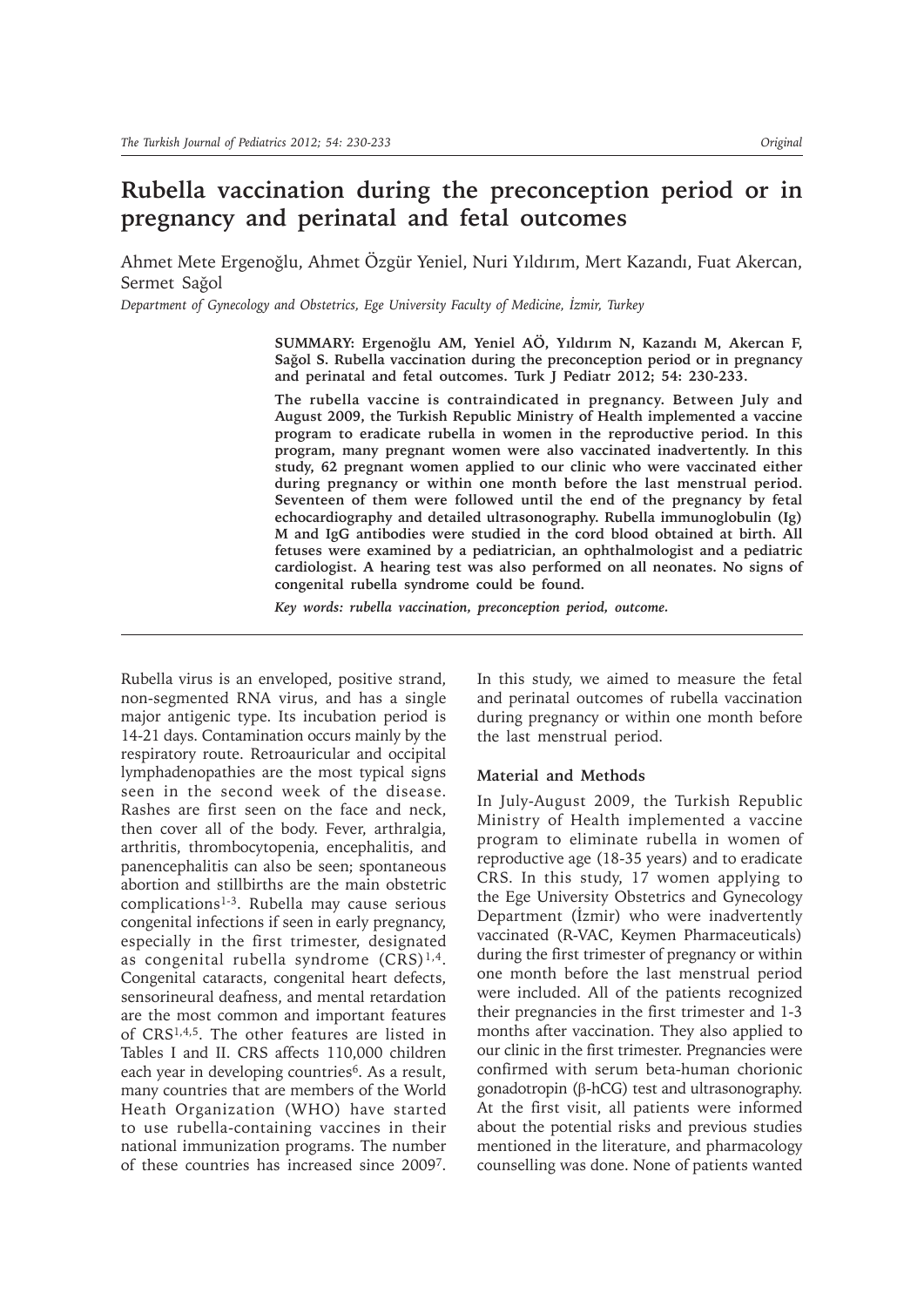| Temporary                     | Permanent              | Late-Onset/Developmental |
|-------------------------------|------------------------|--------------------------|
| Hepatosplenomegaly            | <b>IUGR</b>            | Psychomotor retardation  |
| Conjugated hyperbilirubinemia | <b>PDA</b>             | Hypotonia                |
| Purpura                       | Pulmonary stenosis     | Diabetes mellitus        |
| Thrombocytopenia              | Cataracts              | Behavioral abnormalities |
| "Blueberry-muffin" rashes     | Microphthalmia         |                          |
| Lymphadenopathy               | Retinopathies          |                          |
| Meningoencephalitis           | Sensorineural deafness |                          |
| Radiolucencies in bones       | Microcephaly           |                          |
| Abnormal EEG                  |                        |                          |
|                               | __ _ _                 |                          |

**Table I.** Congenital Rubella Syndrome (Common Features)

IUGR: Intrauterine growth restriction. PDA: Patent ductus arteriosus.

to terminate their pregnancies. These patients were examined by fetal echocardiography for related cardiac defects and detailed sonography for anomaly screening between 18-22 weeks of gestation. Rubella immunoglobulin (Ig)M and IgG antibodies were assessed by rubella ELISA IgM and IgG kits (Abbott Laboratories) from the pregnant women at the first visit and from the fetal cord blood obtained at birth. After birth, all fetuses were examined by a team of pediatricians, ophthalmologists and otolaryngologists. Laboratory criterion for the diagnosis of CRS was demonstration of rubella-specific IgM antibodies in the cord blood. The clinical evaluation consisted of examinations directed by a pediatrician and an ophthalmologist. In addition, all infants underwent auditory screening by otoacoustic emission. Patients who had been vaccinated earlier than one month before the last menstrual period were not included into this study<sup>8</sup>.

## **Results**

The mean maternal age was  $26.58 \pm 4.04$ (range: 21-35) years. All mothers were healthy, and none had hypertension or diabetes, etc. No history of opiate abuse, smoking, or alcohol or teratogenic exposure during pregnancy was reported. Serological evaluation of mothers prior to vaccination was not available, but all mothers were rubella IgG  $(+)$ , with high avidity  $(<60\%)$ after vaccination. Mean rubella IgG level was 112.73 IU/ml (range: 40.2-284.5 IU/ml). The rubella IgM level was weakly positive in only one patient, and the avidity of rubella IgG was 45.7%. In the pregnancy follow-up, detailed (level-II) ultrasonography could be performed on 11 patients and fetal echocardiography on 10 patients. All of the results were normal. No pregnancy complications such as preeclampsia, gestational diabetes mellitus, preterm birth, or preterm rupture of membranes, etc. were reported. Mean birth weight was  $3418.125 \pm$ 456.16 g (range: 2700-4510 g). None of the

|  | Table II. Congenital Rubella Syndrome (Rare Symptoms) |  |  |  |  |  |
|--|-------------------------------------------------------|--|--|--|--|--|
|--|-------------------------------------------------------|--|--|--|--|--|

| Temporary              | Permanent                   | Late-Onset/Developmental            |
|------------------------|-----------------------------|-------------------------------------|
| Prematurity            | <b>VSD</b>                  | Autism                              |
| Myocarditis            | <b>ASD</b>                  | Interstitial pneumonia              |
| Hepatitis              | Glaucoma                    | Chronic progressive panencephalitis |
| Interstitial pneumonia | Intracranial calcifications | Hypo-hyperthyroidism                |
| Hemolytic anemia       | Hypertension                | Thyroiditis                         |
| Leukopenia             | Thymic hypoplasia           | Precocious puberty                  |
| Diarrhea               | Abnormal teeth              | Growth hormone deficiency           |
|                        |                             | Keratitis, keratoconus              |
|                        |                             | Subretinal neovascularization       |

VSD: Ventricular septal defect. ASD: Atrial septal defect.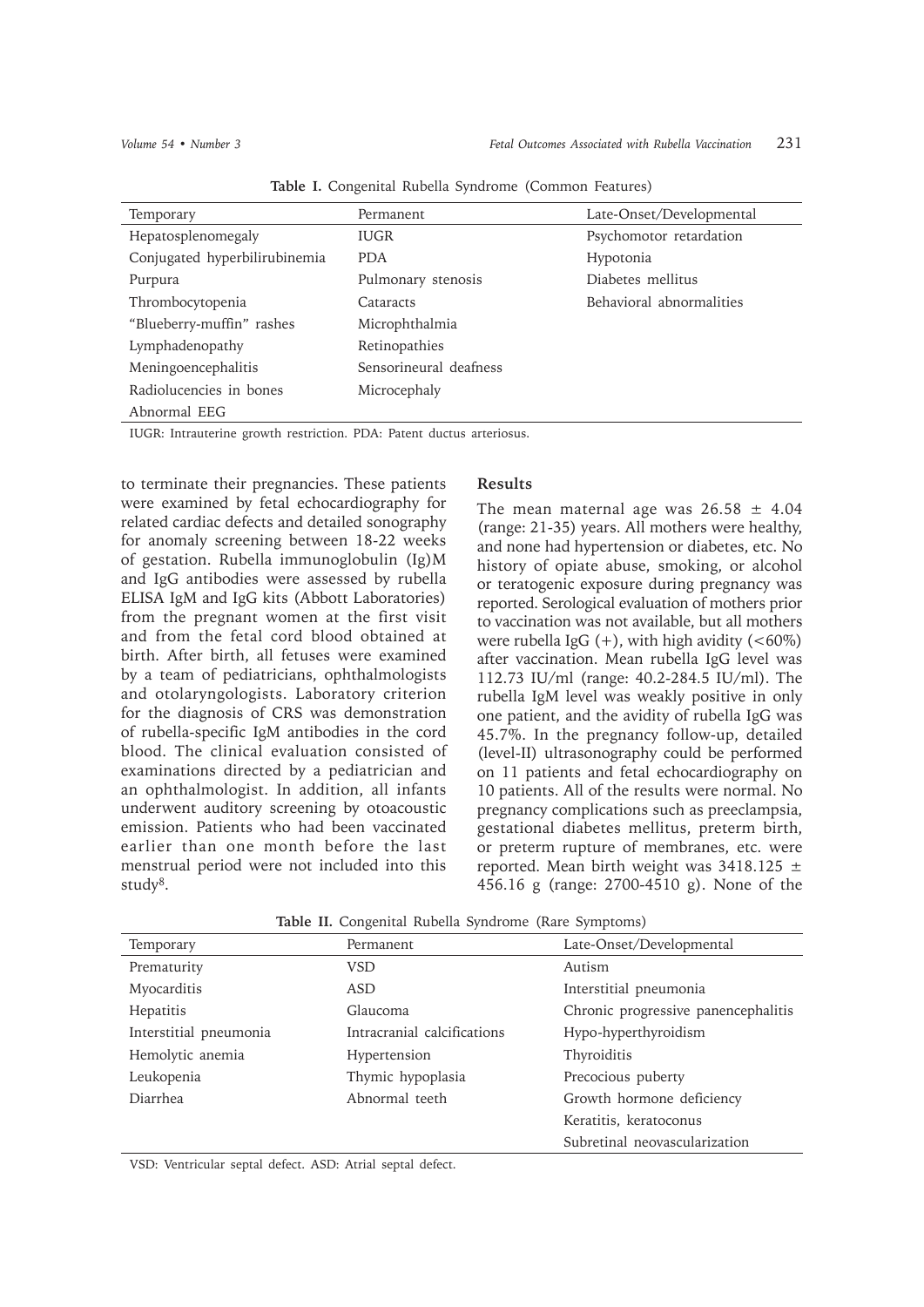neonates had clinical evidence of intrauterine growth restriction (IUGR) or cardiovascular, ophthalmologic, central nervous system, or other system abnormalities. All auditory screenings were normal. IgM anti-rubella antibodies were negative in the cord blood obtained at birth in all neonates. Mean rubella IgG antibody titer was  $90.38 \pm 63.81$  IU/ml (range: 7-251 IU/ml).

## **Discussion**

The prevalence of women susceptible to rubella infection differs throughout the world, ranging from 6-25%9. In Turkey, according to Aksakal et al.10, the seropositivity of rubella IgG was 95.5% among women in the reproductive age group and 96.2% among pregnant women in a rural region of Ankara, the capital of Turkey. In a cross-sectional study by Sasmaz et al.<sup>11</sup>, rubella seroprevalence was 55% for women in the reproductive age group (15-49 years) in Mersin, Turkey. In a study performed in North Carolina, 9.4% of pregnant women were reported to be susceptible to rubella infection<sup>12</sup>. Because of susceptibility to rubella infection among women of child-bearing age and the risk of CRS, active immunization with the live attenuated rubella vaccine is recommended for young women13,14. However, the problem is that young women may be unknowingly pregnant at the time of vaccination or may become pregnant shortly after vaccination. This may cause great stress for both the mother and the physician regarding CRS. This topic has been discussed in many studies. In the studies performed in 1985 by Enders et al.15 and Preblud et al.16, and in 1990 by Burgess<sup>17</sup>, any cases of CRS reported in the population had been vaccinated less than three months before pregnancy or after conception. The CDC (Centers for Disease Control and Prevention) then decreased the interval between the vaccination and pregnancy from three months to one month<sup>8</sup>. Similar vaccine campaigns were performed in other countries, such as in Costa Rica (2001), Brazil (2002) and Iran (2003). Badilla et al.<sup>18</sup> designed a study in the population inadvertently vaccinated during the mass campaign in Costa Rica in 2001. One thousand one hundred and ninety-one mother and child pairs were analyzed in the study, and no adverse pregnancy outcomes such as miscarriage or CRS were documented in women who were vaccinated

and unknowingly pregnant. In a prospective study by Minussi et al.<sup>19</sup>, 171 pregnancies were successfully followed up to the end of the pregnancy. 11.1% (19/171) ended in spontaneous miscarriage. In 6.7% of the infants (10/149), serological tests showed the presence of anti-rubella IgM antibodies, a sign of vaccine virus infection during pregnancy, but clinical evaluations and complementary tests did not reveal any sign of CRS at birth and at three months of age. In another prospective study from Iran by Nasiri et al.<sup>20</sup>, who followed 60 pregnant women who were inadvertently vaccinated during the 1-4 week periconceptional period, no signs of CRS were found in the neonates based on systemic physical exam at birth and one month later, and cord blood anti-rubella IgM antibody tests were negative in all. Like in all the aforementioned studies, no signs of CRS could be found in our study. All of the cord blood anti-rubella IgM titers were negative. However, it is difficult to generalize these results to cover all populations, as the number of participants was very low in this study. Due to ethical considerations, controlled and randomized studies to determine the risk of vaccine administration before conception or during gestation are nearly impossible. Hence, the current recommendations on rubella vaccination during pregnancy are based mainly on case reports and some observational studies21. Another limitation of this study is that the immune status of mothers before vaccination was unknown. There are conflicting data in Turkey in which rubella seropositivity varies from 5% to 45% in different regions<sup>10,11</sup>. Serum IgG levels were all positive and IgM levels were negative after vaccination except in one mother. Avidity was high  $(<60\%)$  in all. In one mother, the IgM level was weakly positive and the avidity of IgG was 45.7%. In this study, we wanted to emphasize the inadequate organization and the consequent side effects of the rubella vaccine program in Turkey. In order to not cause confusion regarding the effects of the rubella vaccine in pregnancy, patients must be screened for pregnancy before vaccination and should be informed regarding contraception for the first month after vaccination.

In conclusion, the rubella vaccine in pregnancy seems to be safe. Even though we cannot say that the rubella vaccine can be given safely